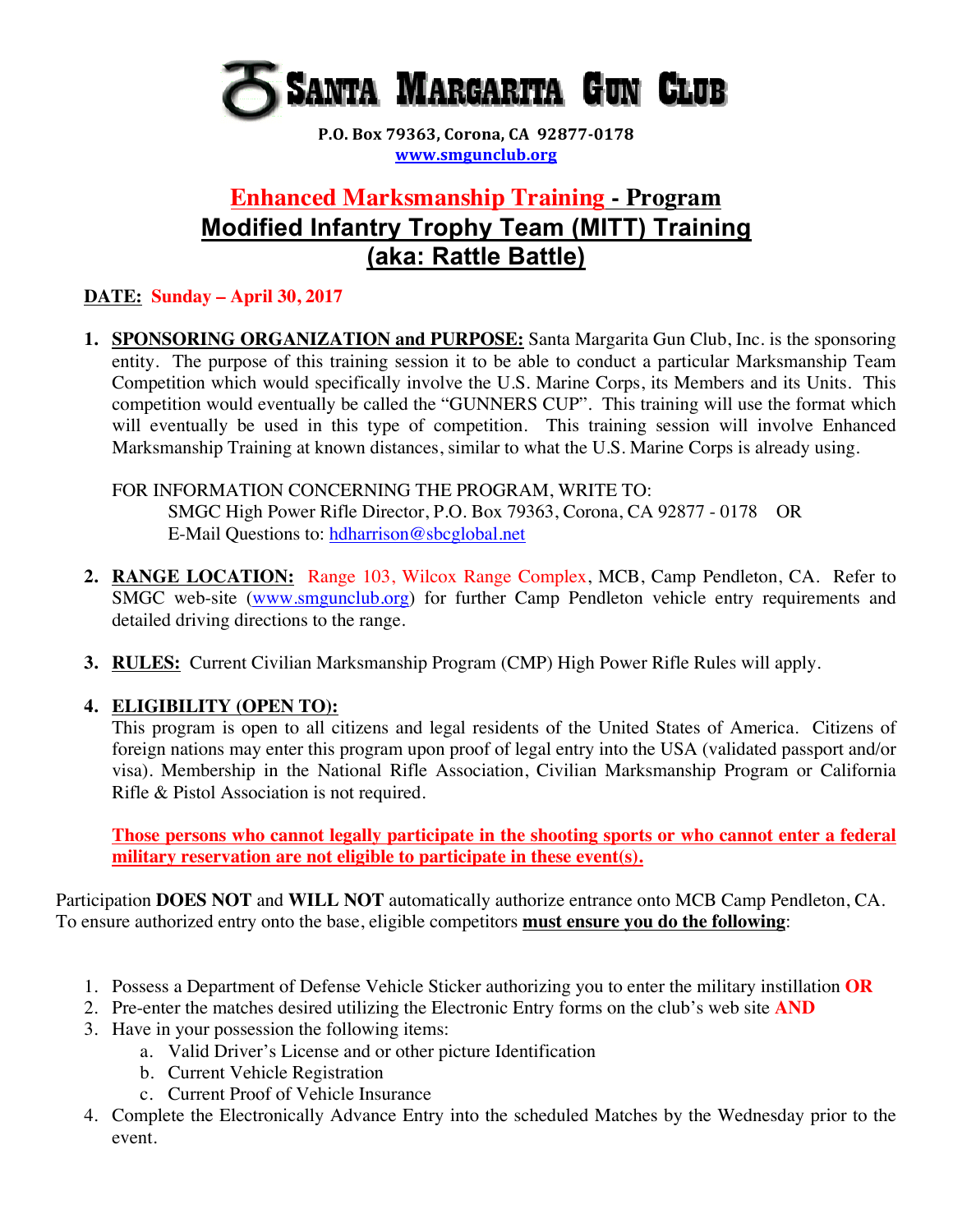### **5. REGISTRATION FEES**:

*All participants are required to be SMGC Members due to USMC range usage agreements and Insurance Restrictions. If you are not an annual SMGC member, an assessment fee is included for Daily SMGC Membership in the entry fee.* Annual SMGC membership must be confirmed through possession of a valid membership card, or confirmation of participant inclusion in the official membership roster at the morning of registration.

SMGC Regular Membership is open to all Active Duty Members, Reserve Members and Retirees of the United States Armed Forces. Regular SMGC Civilian Memberships are dependent upon the number of Current Number of Regular Military members of the Club, according to the club's By-laws.

*6.* **ENTRIES - Electronic: ALL ENTRIES ARE REQUIRED IN ADVANCE, (especially due to Base Security Regulations)**: Advanced Entries are the entries are made **PRIOR TO the Wednesday** preceding the actual Date. "Entries" made **AFTER 1200 Hours / 12:00 P.M. (PST)** on Wednesday are considered **LATE** and will be subject to a **\$ 10.00 LATE FEE prior to the start of the match**. Individual competitor entries are **REQUIRED** to indicate their intent to participate **using the electronic Pre-Registration form** available at the SMGC website (www.smgunclub.org).

*MCB Camp Pendleton Security Regulations require the match sponsor (SMGC) notify the appropriate Base agency of Non Department of Defense (DoD) persons participation in the Match on the Wednesday preceding the Matches. This notification is generated by the received match entry forms and intention to enter messages. Therefore entry onto MCB Camp Pendleton may be denied to those persons who DO NOT indicate their intent to participate or observe using the SMGC Electronic Registration Form. Additionally, persons who have expired driver's licenses will not be granted entry onto MCB Camp Pendleton.* Registration forms must also be completed in their entirety. Failure to complete the information section and NRA Membership Number section of the registration form may lead to the inability to correctly report classification to the NRA.

**7. ENTRY FEES:** All individual Entries must be made in advance of the Match.

#### **Annual Regular & Associate SMGC Members Participants**

Enhanced Marksmanship Training - **Advance Entry \$ 20.00**; Late Entry \$ 30.00

#### **Daily SMGC Members**

Enhanced Marksmanship Training- **Advance Entry \$ 30.001** ; Late Entry \$ 40.00**<sup>1</sup>**

### **Active Military Members are Free, NO CHARGE**

These members need to provide their own rifles, equipment and ammunition.

<sup>1</sup>SMGC Daily Membership assessment required of Non SMGC Annual Members participants due to USMC range usage agreement. Bring the paper entry form enclosed in this program (Last Page), Filled out completely and accompanied by cash, check, money order or NRA points.

**Make Checks Payable to: "***Santa Margarita Gun Club"*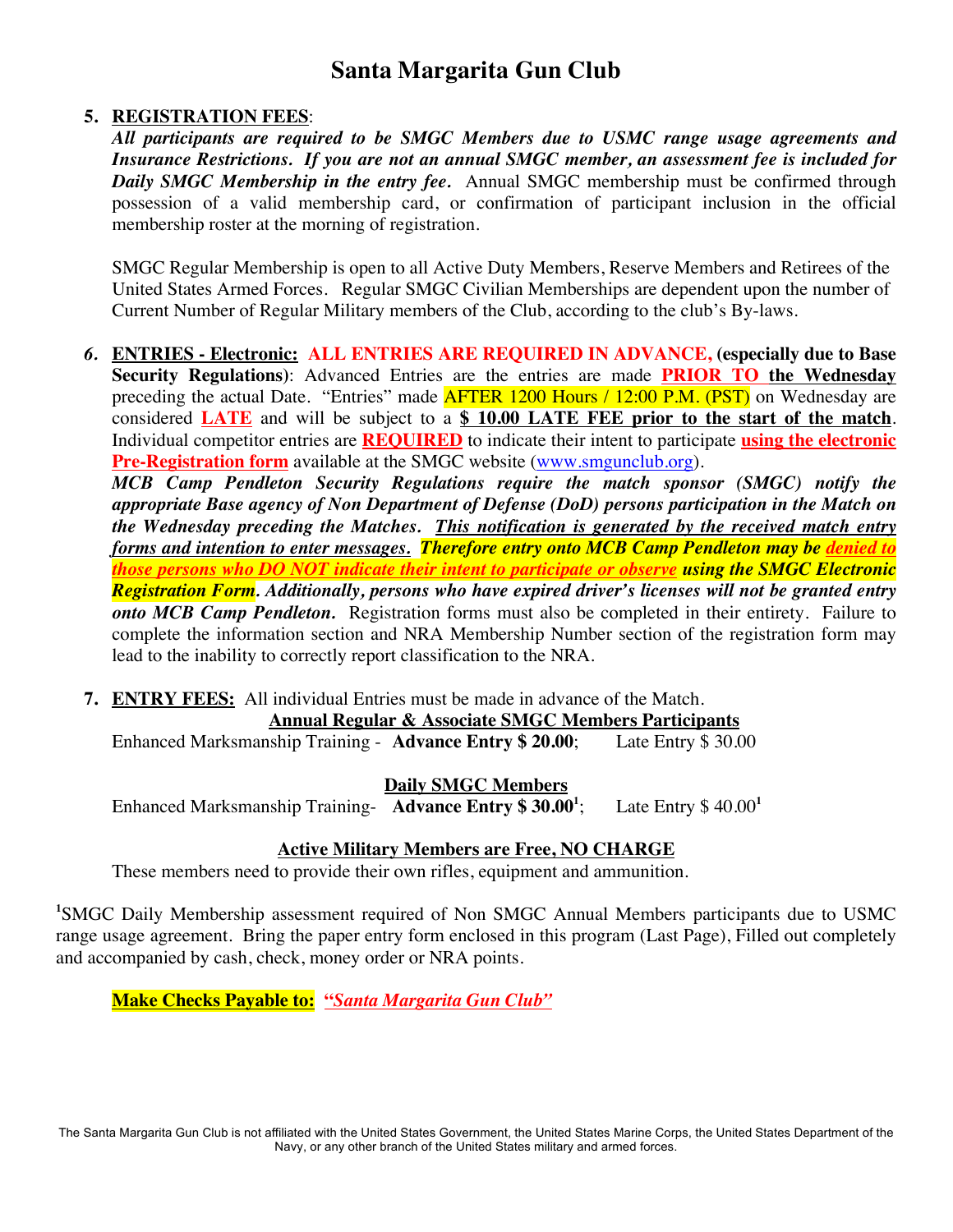- **8. ENTRIES CLOSE:** Individual Entries close on **the Wednesday prior to the respective date** at 1200 Hours / 12:00 P.M. (PST).
- **9. POST ENTRIES: Entries RECEIVED after Wednesday, at 1200 Hours / 12:00 P.M. (PST), prior to the respective date(s) are considered LATE** and may be accepted to fill vacancies on existing relay only. **LATE ENTRIES will be subject to a \$ 10.00 LATE FEE prior to the start of the match**.
- **10. ENTRY LIMIT:** 72 Individual Entries, Participation will be on a first come first served basis. The training will support 4 Relays of competitors.
- **11. START TIME: 3:00 P.M. (1500 hours) approximately on Sunday – April 30, 2017** Firing the course of fire will start after classroom instruction at the 600 yard line has been completed.
- **12. CLASSIFICATION OF RIFLES**: NRA High Power Rifle Classification (Rule 3.2) Any Rifle will apply to this competition. "A rifle with no restrictions on sights or accessories including Schuetzen type buttplates and palm rests except that it must be safe to competitors and range personnel."

Rifles may be either Bolt Operated or Semi-Automatic Rifles with Telescopic Sights with a magazine capacity of not less than 5 rounds. Ammunition will be restricted to 5.56mm /.223 caliber or 7.62mm / .308 Caliber.

Competitors may use fixed or variable power optics for this competition. There are NO restrictions on the power settings for optics used in this competition. There will be a distinction between the rifle types (Semi-Automatic-Service Rifles and Bolt Action-Any Rifle), used in this event.

**13. AWARDS:** Certificates and Merchandise

#### **14. CLASSIFICATION OF COMPETITORS**:

Participants will be classified into the following rifle categories:

- **A. "Service Rifle" Class**:
- **B. "Any Rifle" Class**: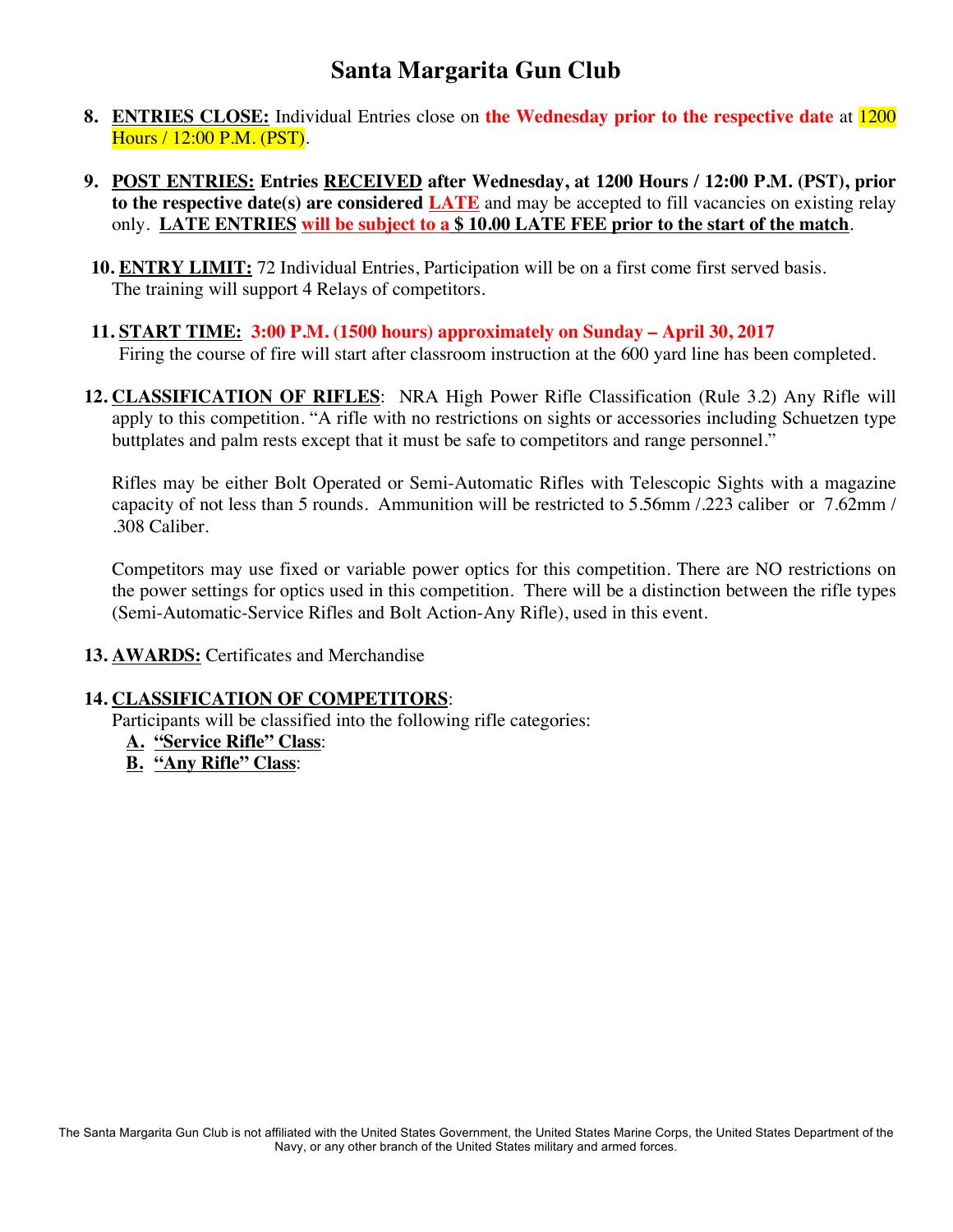### **15. SCHEDULE / PLANNED COURSES OF FIRE:**

The courses of fire will include the following. (All firing will be done at known distances).

- 1. Distances and various Stages of fire will be at 600 yards, 500 yards, 300 yards and 200 yards.
- 2. Targets will be comprised of Silhouette targets, consisting of "Echo" and "Dog" Silhouette targets.
- 3. Shooting will be done using timed events.
- 4. Scoring will be done on the firing line, by the competitors, using a Hit or Miss Scoring System.
- 5. Majority of courses will be fired in the Prone Supported position. (The use of Bi-Pods and/or Sand bag/Ruck Sack are Authorized) for the Prone of stages at the 600 yard line ONLY.
- 6. Prone Positions firing for record at 500 yard lines may use Bipods *but NO Sand bags or Ruck Sacks*.
- 7. Positions firing for record will be performed at 300 and 200 yard lines. Position shooting will be done (*without the use of Bipods/Sand bags or Ruck Sacks*). Slings attached to the rifles are authorized to be used and are highly encouraged.

See Attachment A, for the detailed descriptions of the courses of fire for the Rattle Battle Training Session.

# **TARGETS TO BE USED**: **USMC Targets Used for Training:**  $\mathbf{1}_{12}$ "D" MODIFIED "Е" **TARGET TARGET** "Dog" "Echo"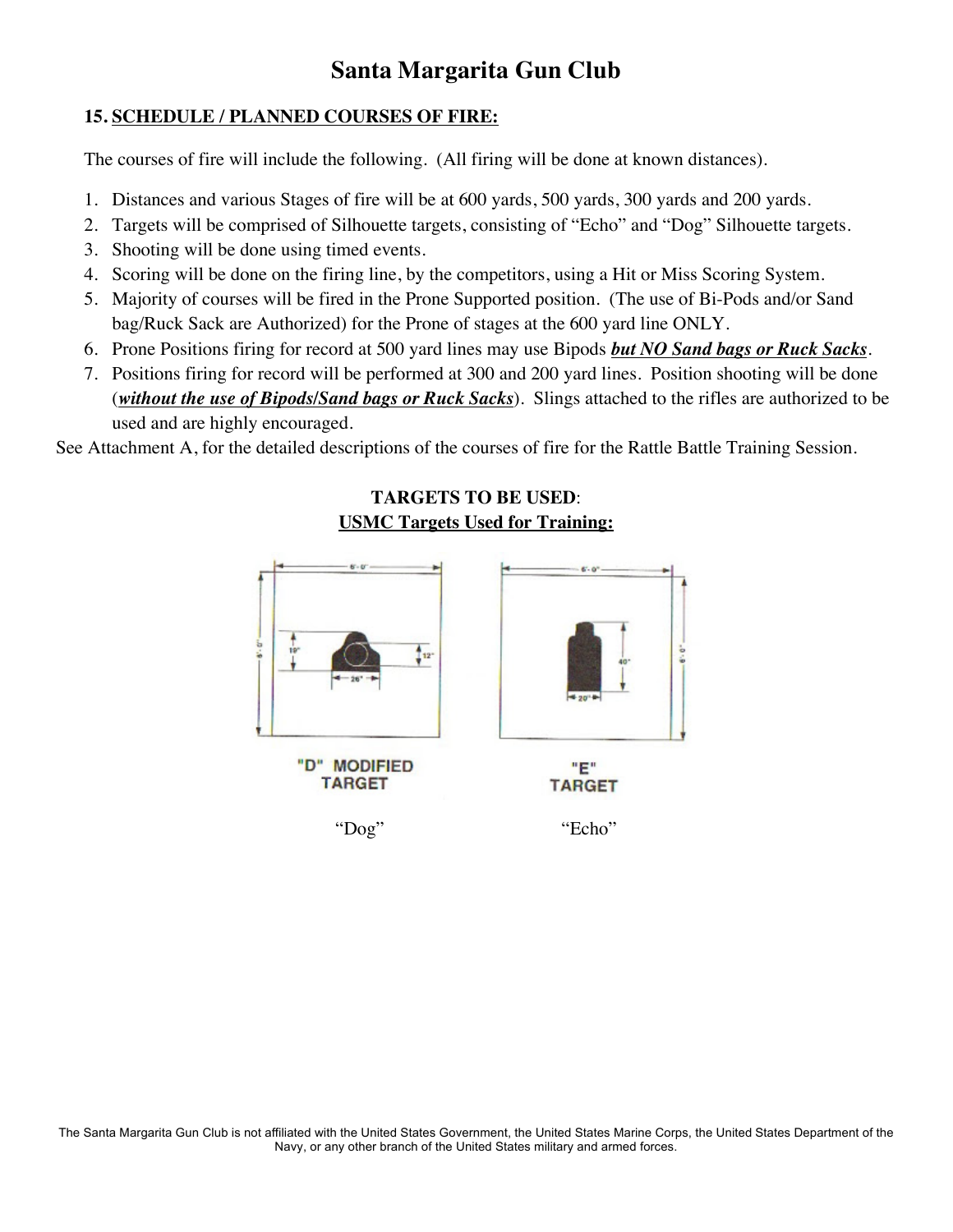### **PLANNED - COURSES OF FIRE (COF) for "Rattle Battle" Training:**

|                |                  |              |                |                  | <b>Sighter Shots</b> |                  | <b>Record Shots</b> |        | Possible |
|----------------|------------------|--------------|----------------|------------------|----------------------|------------------|---------------------|--------|----------|
| Stage          | Event            | Distance     | Position       | $#$ of           | Time                 | $#$ of           | Time                | Target | Points   |
|                |                  |              |                | Shots            | Limit                | <b>Shots</b>     | Limit               |        |          |
| $\mathbf{1}$   | Sighters         | 600          |                | 5                | 3 Min                | $\mathbf{0}$     | 0 Min               | Echo   | N/A      |
|                | Shots            | Yards        | Prone          |                  |                      |                  |                     |        |          |
| $\mathbf{1}$   | Rapid Fire       | 600          |                | $\overline{0}$   | 0 Min                | 10               | 50                  | Echo   | 40       |
|                |                  | Yards        | Prone          |                  |                      |                  | Seconds             |        |          |
| $\mathbf{1}$   | Rapid Fire       | 600          |                | $\mathbf{0}$     | 0 Min                | 20               | 50                  | Echo   | 80       |
|                |                  | Yards        | Prone          |                  |                      |                  | Seconds             |        |          |
| $\overline{2}$ | Sighter          | 500          |                | 5                | 2 Min                | $\mathbf{0}$     | 0 Min               | Echo   | N/A      |
|                | <b>Shots</b>     | Yards        | Prone          |                  |                      |                  |                     |        |          |
| $\overline{2}$ | Rapid Fire       | 500          |                | $\mathbf{0}$     | 0 Min                | 10               | 50                  | Echo   | 30       |
|                |                  | Yards        | Prone          |                  |                      |                  | Seconds             |        |          |
| $\overline{2}$ | Rapid Fire       | 500          |                | $\overline{0}$   | $0$ Min              | 20               | 50                  | Echo   | 60       |
|                |                  | Yards<br>300 | Prone          |                  |                      |                  | Seconds             |        |          |
| 3              | Sighter<br>Shots | Yards        |                | 5                | 2 Min                | $\overline{0}$   | 0 Min               | Dog    | N/A      |
|                |                  | 300          | <b>Sitting</b> |                  |                      |                  | 50                  |        |          |
| 3              | Rapid Fire       | Yards        | <b>Sitting</b> | $\overline{0}$   | $0$ Min              | 10               | Seconds             | Dog    | 20       |
|                |                  | 300          |                |                  |                      |                  | 50                  |        |          |
| 3              | Rapid Fire       | Yards        | <b>Sitting</b> | $\overline{0}$   | 0 Min                | 20               | Seconds             | Dog    | 40       |
|                | Sighter          | 200          |                |                  |                      |                  |                     |        |          |
| $\overline{4}$ | Shots            | Yards        | Standing       | 5                | 2 Min                | $\boldsymbol{0}$ | $0$ Min             | Dog    | N/A      |
|                |                  | 200          |                |                  |                      |                  | 50                  |        | 10       |
| $\overline{4}$ | Rapid Fire       | Yards        | Standing       | $\boldsymbol{0}$ | 0 Min                | 10               | Seconds             | Dog    |          |
|                |                  | 200          |                |                  |                      |                  | 50                  |        |          |
| 4              | Rapid Fire       | Yards        | Standing       | $\overline{0}$   | $0$ Min              | 10               | Seconds             | Dog    | 10       |

**TOTAL ROUNDS NEEDED (Minimum) 130 rounds**

(Table 8 below, shows the actual options for the Regular "ITT" Infantry Trophy Team Match Course)

|              |                 | Table 8 -- Infantry Team Match Course |            |
|--------------|-----------------|---------------------------------------|------------|
| <b>Stage</b> | <b>Distance</b> | <b>Firing Position</b>                | Time Limit |
| First        | $600$ yds.      | Prone                                 | $50$ sec.  |
| Second       | 500 yds.        | Prone, Sitting or Kneeling            | $50$ sec.  |
| Third        | $300$ yds.      | Sitting or Kneeling                   | $50$ sec.  |
| Fourth       | 200 vds.        | Standing                              | 50 sec.    |

The Santa Margarita Gun Club is not affiliated with the United States Government, the United States Marine Corps, the United States Department of the Navy, or any other branch of the United States military and armed forces.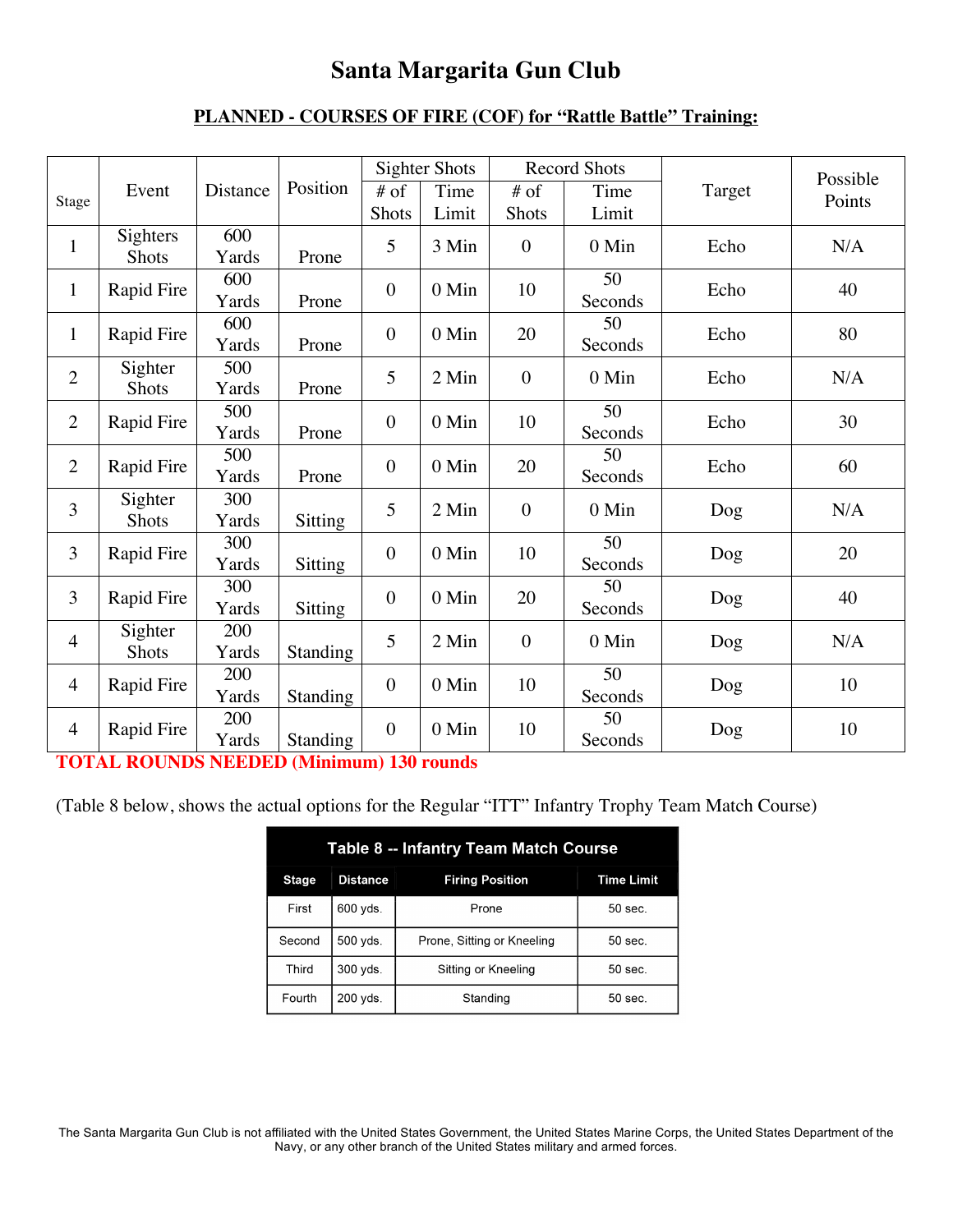### **GENERAL INFORMATION:**

### **16. CHECK-IN PROCEDURES:**

All competitors must check in at the Match Statistical Office for administrative processing. *The Statistical Office will be open at conclusion of the Rifle EIC Match (approximately 1400 hours)*

### **17. MANDATORY RANGE SAFETY & ENVIRONMENTAL BRIEFING:**

After completion of administrative processing, all competitors must report to the 600 Yard Line no later than **3:00 PM** to attend the mandated range safety and environmental briefing. Competitors not attending the mandated briefing will not be allowed to compete.

- **18. TARGET PULLERS: All Participants in the "Rattle Battle" Training Session will be required to pull targets.** ALL competitors are expected to take turns performing this service. If unable to perform this task, the shooter must provide a viable puller instead.
- **19. TARGETS:** Targets previously listed will be used.
- **20. PARTICIPANT PARKING AREA:** *(Range 103)*  Overnight Competitor parking is permitted in the designated dirt parking lot providing advance notification is given. ALL Competitors are required to park their vehicles in this dirt parking lot, adjacent to the east side of the range.
- **21. SAFETY EQUIPMENT:** Hearing Protection, Eye Protection, and Empty Chamber Indicators (ECI) or Empty Chamber Flags are **mandatory**. ECI's may be purchased at the range for a cost of \$ 2.00.
- **22. OTHER EQUIPMENT:** Cloth, canvas or leather shooting jackets may be used. Standard militaryissue web or leather slings or slings of this same type are permitted. Shooting gloves or mitts, ground cloths or shooting mats may be used. Shooting carts may be placed on the firing line provided they are not forward of the competitor or the firing line and do not interfere with other competitors. Since no competitor vehicles are allowed forward of the 600 yard line, competitors will be required to transport their equipment to the various yard lines. It is suggested for competitors to utilize appropriate methods (i.e. carts or wagons) to transport their equipment to the various yard lines.

### **23. RIFLE TYPES ALLOWED:** SCOPED RIFLES AND SERVICE RIFLES ARE ALLOWED.

AR Rifles with RCO or ACOG or similar optics such as NRA Service Rifles with Optics are allowed. Participants may use fixed or variable power optics for this competition. **This will allow U.S. Military Service Personnel with issued M-16 type Rifles and variations to participate**.

- **24. SHARING OF RIFLES AND EQUIPMENT IS ALLOWED:** Competitors are allowed to share rifles and/or equipment. Prior notification to the Match Director is required before the competition starts allow proper squadding to facilitate the sharing of gear.
- **25. SIGHTS:** Telescopic and/or Iron sights are allowed. There are **No restrictions** on the power settings for optics used in this training.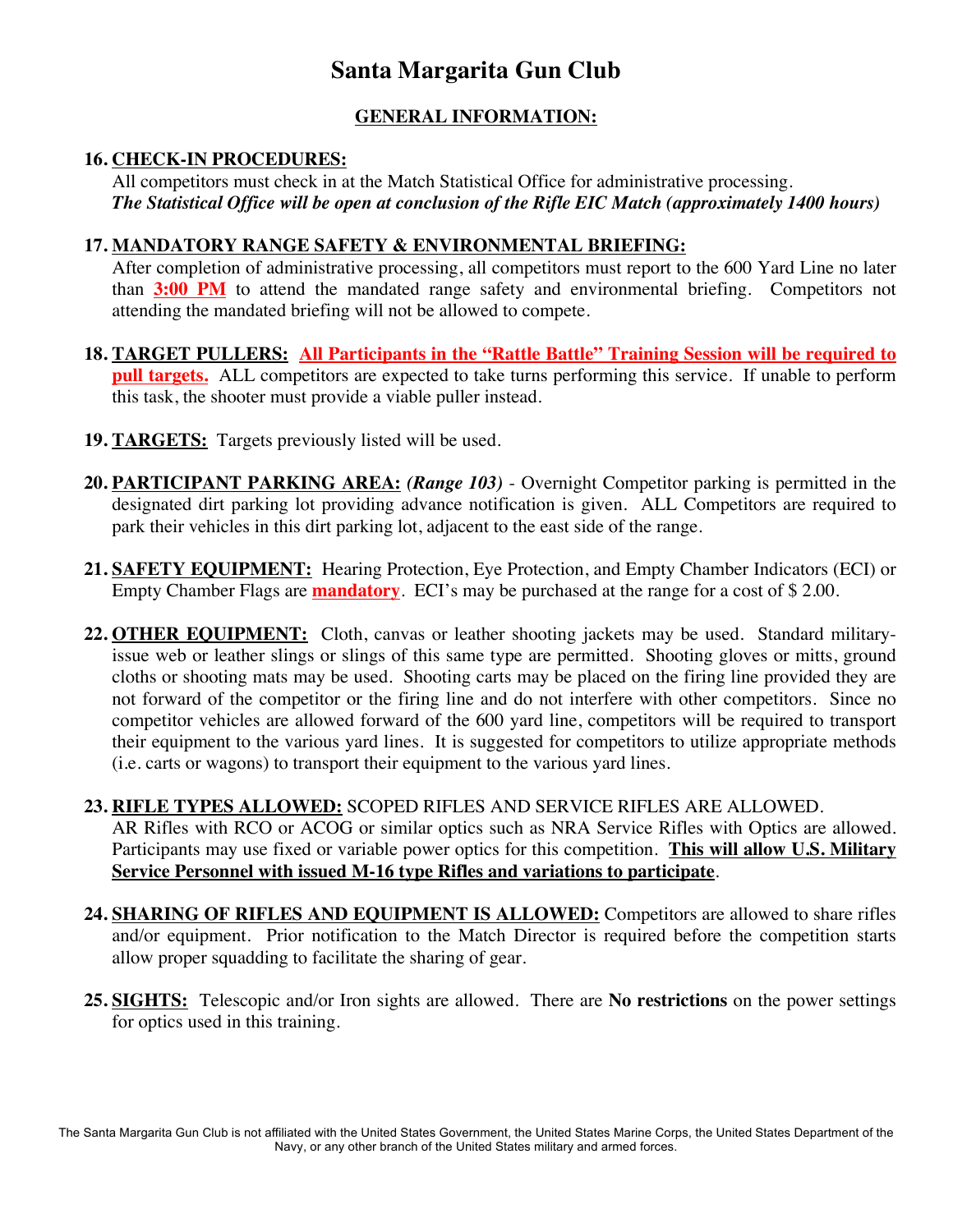- **26. AMMUNITION**: Competitors must supply their own ammunition. Due to USMC ammunition limitations, we will require the center-fire ammunition to be used must be either 5.56mm (.223 caliber) or 7.62mm (.308 caliber). **Tracer or incendiary ammunition are prohibited** (Rule 3.17(b) applies). It is required that competitors bring **130 rounds** to allow for ALL record Shots, to include all Sighter Shots.
- **27. SIGHTING SHOTS**: Sighting shots are allowed at the beginning of each yard line.
- **28. CHALLENGES**: No challenges will be allowed**.**

#### **29. CHALLENGE PERIOD**: N/A

- **30. ALIBIS:** There are NO Alibis. Shooters who fail to engage any/all targets during the allotted time periods will be marked with a zero. Shooters must ensure their ammunition and rifle function properly. Shooters will be authorized to use immediate action in the event their rifle has a malfunction or stoppage.
- **31. SCORE/PLOT CARDS:** All Participants will be required to complete score/plot cards in their entirety. Participants and Score Keepers will keep the completed score/plot card, for their own reference.
- **32. SCORE KEEPING DUTIES** When not in the actual act of firing on the firing line, All Competitors will be required to keep score for their fellow competitors, while on the firing line.

### **33. RECOMMENDED TACTICAL EQUIPMENT:** See Attachment B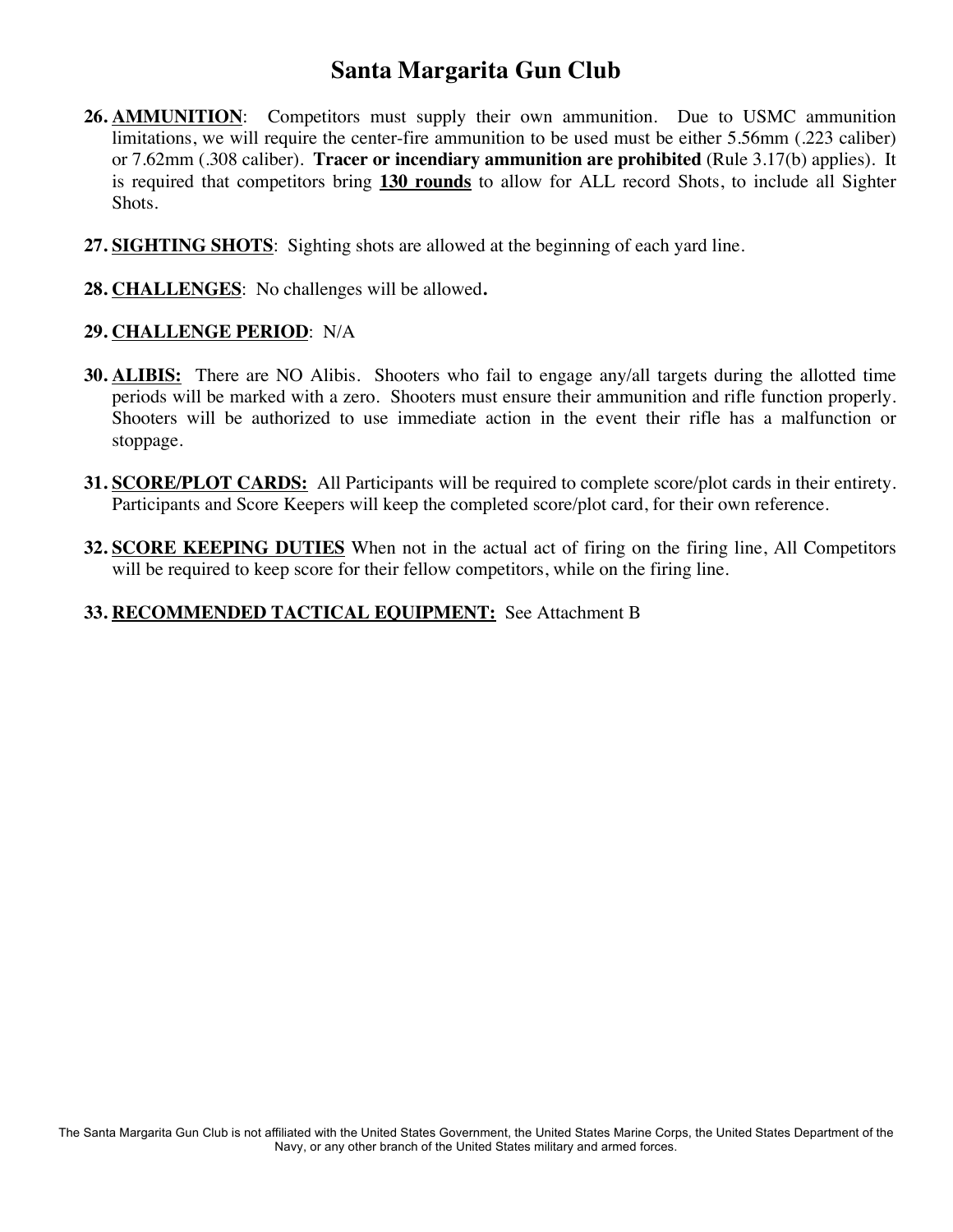### **ATTACHMENT "A"**

### **COURSE OF FIRE - "Rattle Battle" - Details:**

#### **600 Yard Stage** is comprised of these events:

- **1.** Sighter **Shots:** Participants will fire one round in the Prone Position and the target will be pulled and marked. Participants will then fire (2) Two shots and those rounds will be marked and scored. This sequence will be repeated one more time. A Total of 5 Shots fired.
- **2.** Ten (10) Shots for record in 50 Seconds (Fired from the Prone Supported Position). Starting Position will be lying on the firing line face down, with an unloaded rifle and bolt or action open. The command to "LOAD and BE READY" will be given. Participants will load their rifles with 10 rounds by any means possible. Targets will be exposed for 50 seconds and pulled down at the end of the time limit. The command to "CEASE FIRE" will be given when the Targets disappear. The targets will be scored according to the shot value (HIT or MISS). A hit anywhere on the silhouette will count as "4" Points. A miss will count as "0" points.
- **3.** Twenty (20) Shots for record in 50 Seconds (Fired from the Prone Supported Position). Starting Position will be lying on the firing line face down, with an unloaded rifle and bolt or action open. The command to "LOAD and BE READY" will be given. Participants will load their rifles with 20 rounds by any means possible. Targets will be exposed for 50 seconds and pulled down at the end of the time limit. The command to "CEASE FIRE" will be given when the Targets disappear. The targets will be scored according to the shot value (HIT or MISS). A hit anywhere on the silhouette will count as "4" Points. A miss will count as "0" points.



Echo Silhouette Target

**600 Yard Stage** - TOTAL ROUNDS FIRED = 35 Rounds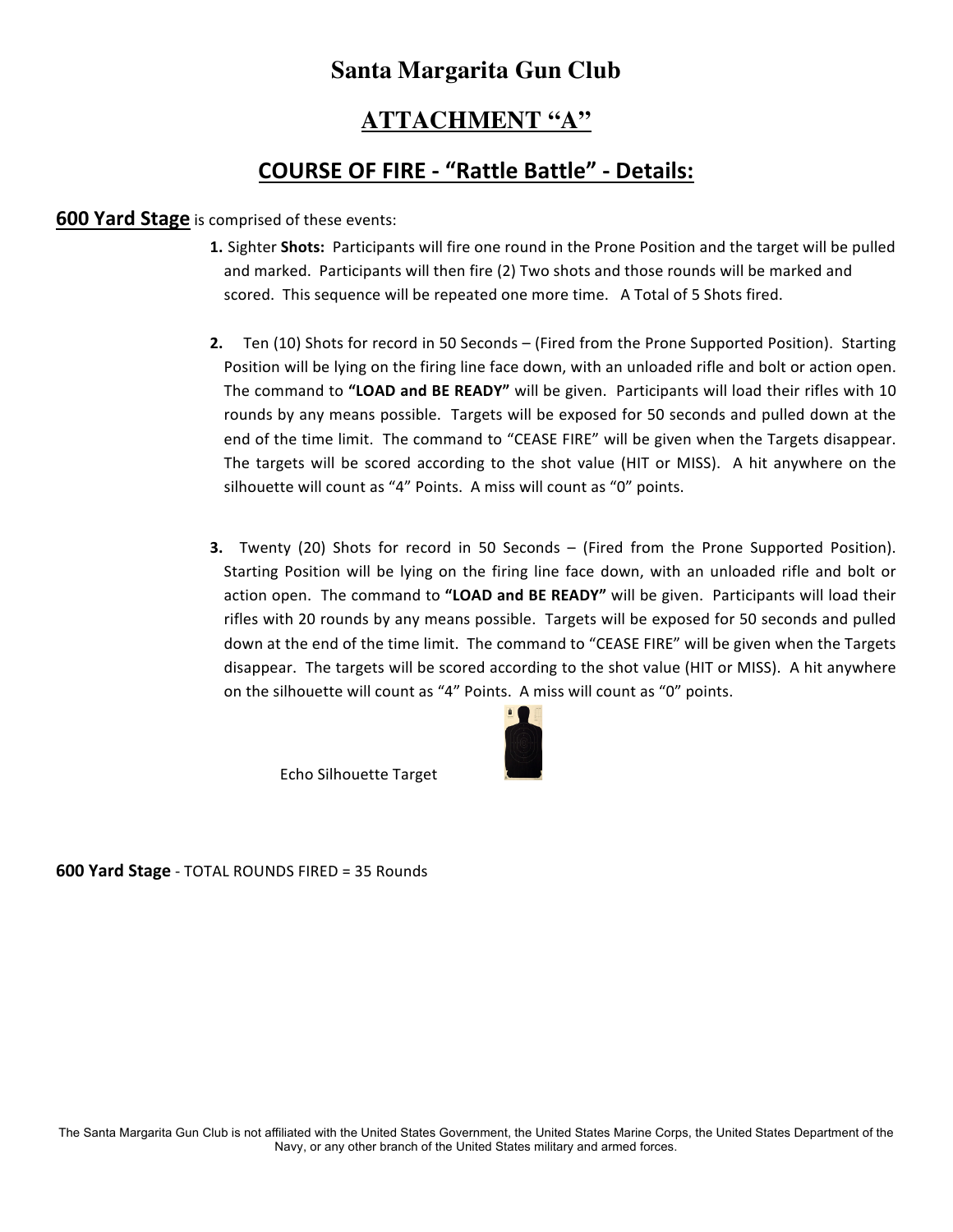#### **500 Yard Stage** is comprised of these events:

- **1.** Sighter **Shots:** Participants will fire one round from the Prone Position and the target will be pulled and marked. Participants will then fire (2) Two shots and those rounds will be marked and scored. This sequence will be repeated one more time. A Total of 5 Shots fired.
- **2.** Ten (10) Shots for record in 50 Seconds (Fired from the Prone Supported Position). Starting Position will be lying on the firing line face down, with an unloaded rifle and bolt or action open. The command to "LOAD and BE READY" will be given. Participants will load their rifles with 10 rounds by any means possible. Targets will be exposed for 50 seconds and pulled down at the end of the time limit. The command to "CEASE FIRE" will be given when the Targets disappear. The targets will be scored according to the shot value (HIT or MISS). A hit anywhere on the silhouette will count as "3" Points. A miss will count as "0" points.
- **3.** Twenty (20) Shots for record in 50 Seconds (Fired from the Prone Supported Position). Starting Position will be **Standing behind on the READY Line**; with an unloaded rifle and bolt or action open. The command "Take Your Positions on the Firing Line" will be given. Participants will move to the Firing Line and Prepare themselves to fire in the Prone Position. Immediately afterwards the command to "LOAD and BE READY" will be given. Participants will load their rifles with 20 rounds by any means possible. Targets will be exposed for 50 seconds and pulled down at the end of the time limit. The command to "CEASE FIRE" will be given when the Targets disappear. The targets will be scored according to the shot value (HIT or MISS). A hit anywhere on the silhouette will count as "3" Points. A miss will count as "0" points.



Echo Silhouette Target

**500 Yard Stage** - TOTAL ROUNDS FIRED = 35 Rounds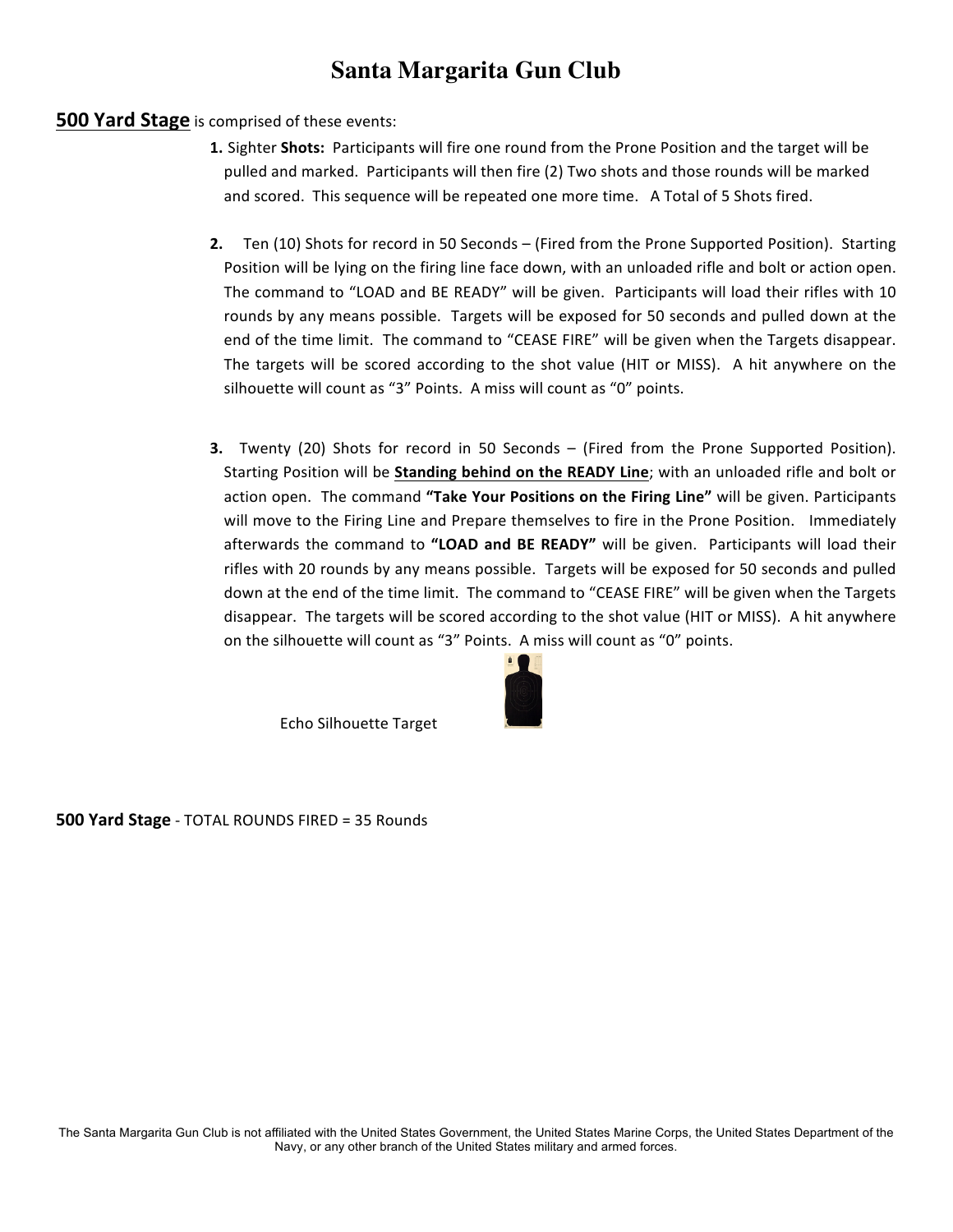#### **300 Yard Stage** is comprised of these events:

- **1.** Sighter **Shots:** Participants will fire one round in the Sitting Position and the target will be pulled and marked. Participants will then fire (2) Two shots and those rounds will be marked and scored. This sequence will be repeated one more time. A Total of 5 Shots fired.
- **2.** Ten (10) Shots for record in 50 Seconds (Fired from the Sitting Position). Starting Position will be Sitting on the firing line, with an unloaded rifle and bolt or action open. The command to "LOAD and BE READY" will be given. Participants will load their rifles with 10 rounds by any means possible. Targets will be exposed for 50 seconds and pulled down at the end of the time limit. The command to "CEASE FIRE" will be given when the Targets disappear. The targets will be scored according to the shot value (HIT or MISS). A hit anywhere on the silhouette will count as "2" Points. A miss will count as "0" points.
- **3.** Twenty (20) Shots for record in 50 Seconds (Fired from the Sitting Position). Starting Position will be **Standing behind on the READY Line**; with an unloaded rifle and bolt or action open. The command "Take Your Positions on the Firing Line" will be given. Participants will move to the Firing Line and Prepare themselves to fire in the Sitting Position. Immediately afterwards the command to "LOAD and BE READY" will be given. Participants will load their rifles with 20 rounds by any means possible. Targets will be exposed for 50 seconds and pulled down at the end of the time limit. The command to "CEASE FIRE" will be given when the Targets disappear. The targets will be scored according to the shot value (HIT or MISS). A hit anywhere on the silhouette will count as "2" Points. A miss will count as "0" points.



"Dog" Silhouette Target (Minus other scoring rings)

**300 Yard Stage** - TOTAL ROUNDS FIRED = 35 Rounds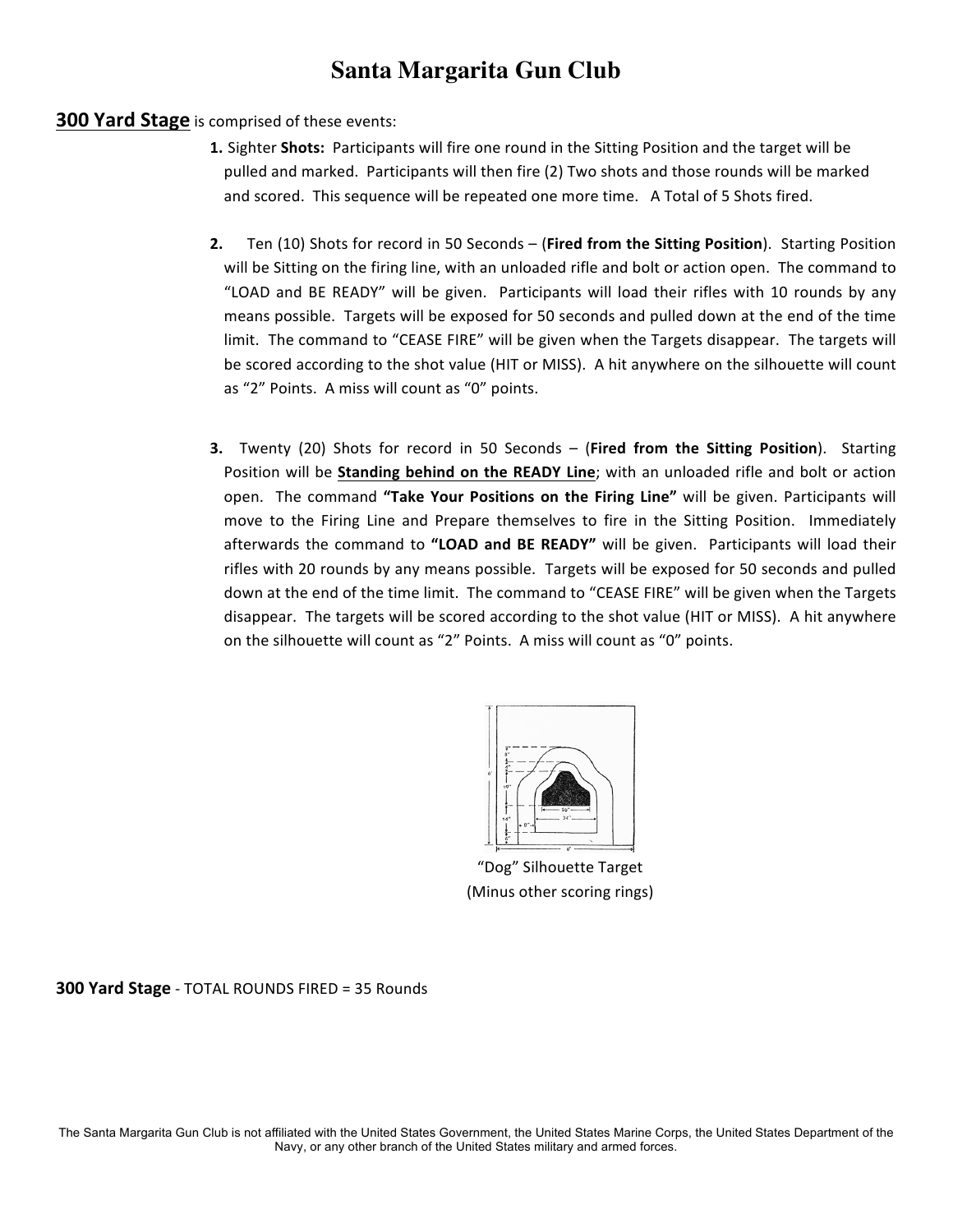#### **200 Yard Stage** is comprised of these events:

- **1.** Sighter Shots: Participants will fire one round in the Standing Position and the target will be pulled and marked. Participants will then fire (2) Two shots and those rounds will be marked and scored. This sequence will be repeated one more time. A Total of 5 Shots fired.
- **2.** Ten (10) Shots for record in 50 Seconds (Fired from the Standing Position). Starting Position will be Standing on the firing line, with an unloaded rifle and bolt or action open. The command to "LOAD and BE READY" will be given. Participants will load their rifles with 10 rounds by any means possible. Targets will be exposed for 50 seconds and pulled down at the end of the time limit. The command to "CEASE FIRE" will be given when the Targets disappear. The targets will be scored according to the shot value (HIT or MISS). A hit anywhere on the silhouette will count as "1" Point. A miss will count as "0" points.
- **3.** Ten (10) Shots for record in 50 Seconds (Fired from the Standing Position). Starting Position will be Standing behind on the READY Line; with an unloaded rifle and bolt or action open. The command "Take Your Positions on the Firing Line" will be given. Participants will move to the Firing Line and Prepare themselves to fire in the Standing Position. Immediately afterwards the command to "LOAD and BE READY" will be given. Participants will load their rifles with 10 rounds by any means possible. Targets will be exposed for 50 seconds and pulled down at the end of the time limit. The command to "CEASE FIRE" will be given when the Targets disappear. The targets will be scored according to the shot value (HIT or MISS). A hit anywhere on the silhouette will count as "1" Point. A miss will count as "0" points.



"Dog" Silhouette Target (Minus other Scoring Rings)

**200 Yard Stage** - TOTAL ROUNDS FIRED = 25 Rounds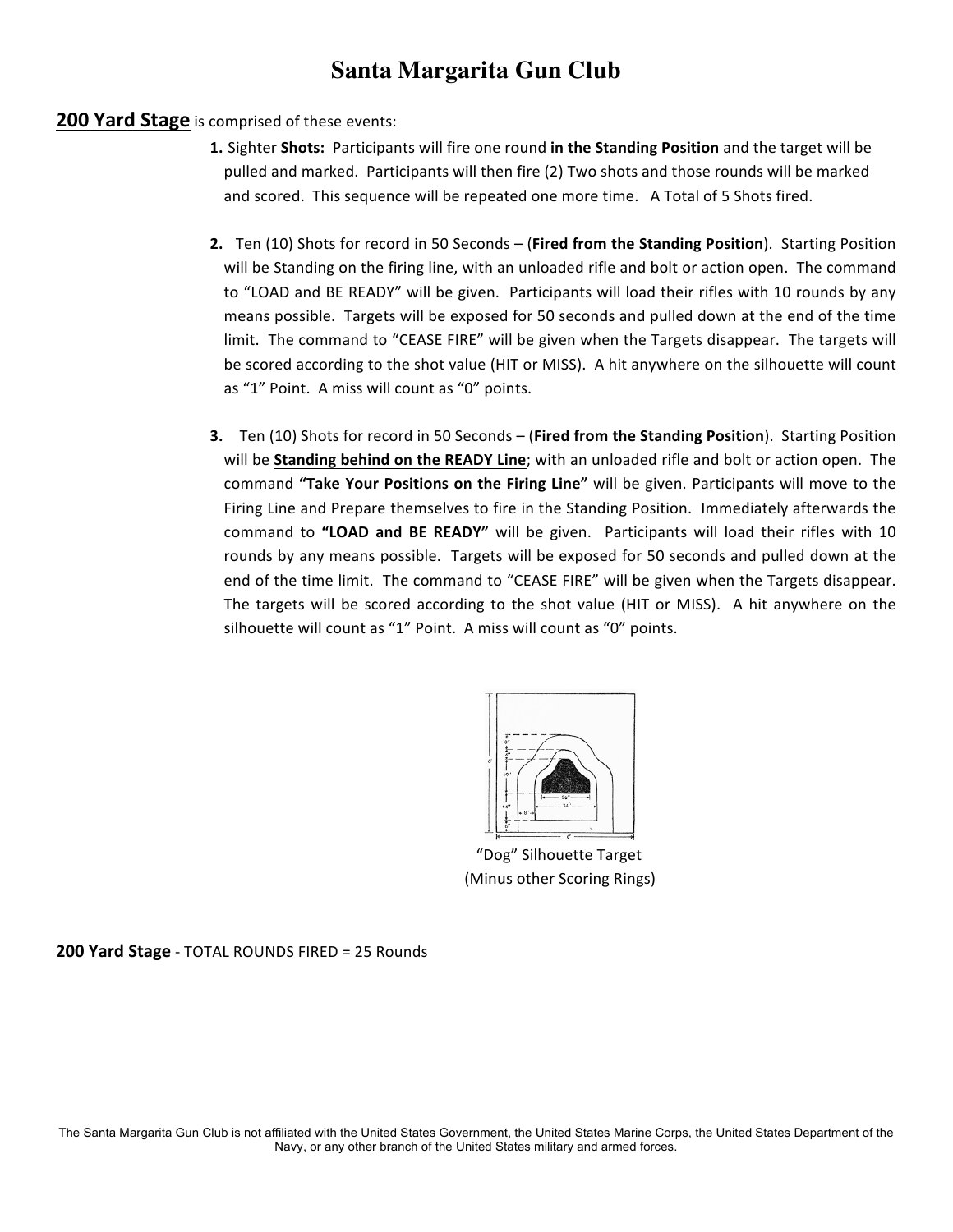### **ATTACHMENT "B"**

### **Recommended Tactical Equipment: Items with an \* are a "MUST HAVE ITEM"**

**\*Rifle: Semi-Auto or Bolt Action with Rifle Scope or Iron Sights and Rifle Sling**

Bi-pod or Ruck sack to shoot off of

**\*Ammunition (130 rounds)** Minimum

**\*Chair or shooting stool**

\*Hearing Protection (Mandatory on firing line and in Pits)

\*Eye Protection (Mandatory on firing line and in Pits)

**\*Head Gear: aka: Hat or Boonie Cover (Mandatory in Pits)** 

**\* Pen / Pencil / Notepad**

Tools for weapon/gear

**Staple Gun and staples** (Mandatory in Pits), to attach targets onto Target Frame during training.

**Regular Clipboard (For Score Cards)**

Gloves

Elbow and Knee pads

Data Book

Cleaning Gear

#### **COMFORT ITEMS:**

Collapsible Chair, Food-Snacks, Water, Sun Screen, Camera, Sun glasses, Clear Lens Glasses, Camel Back